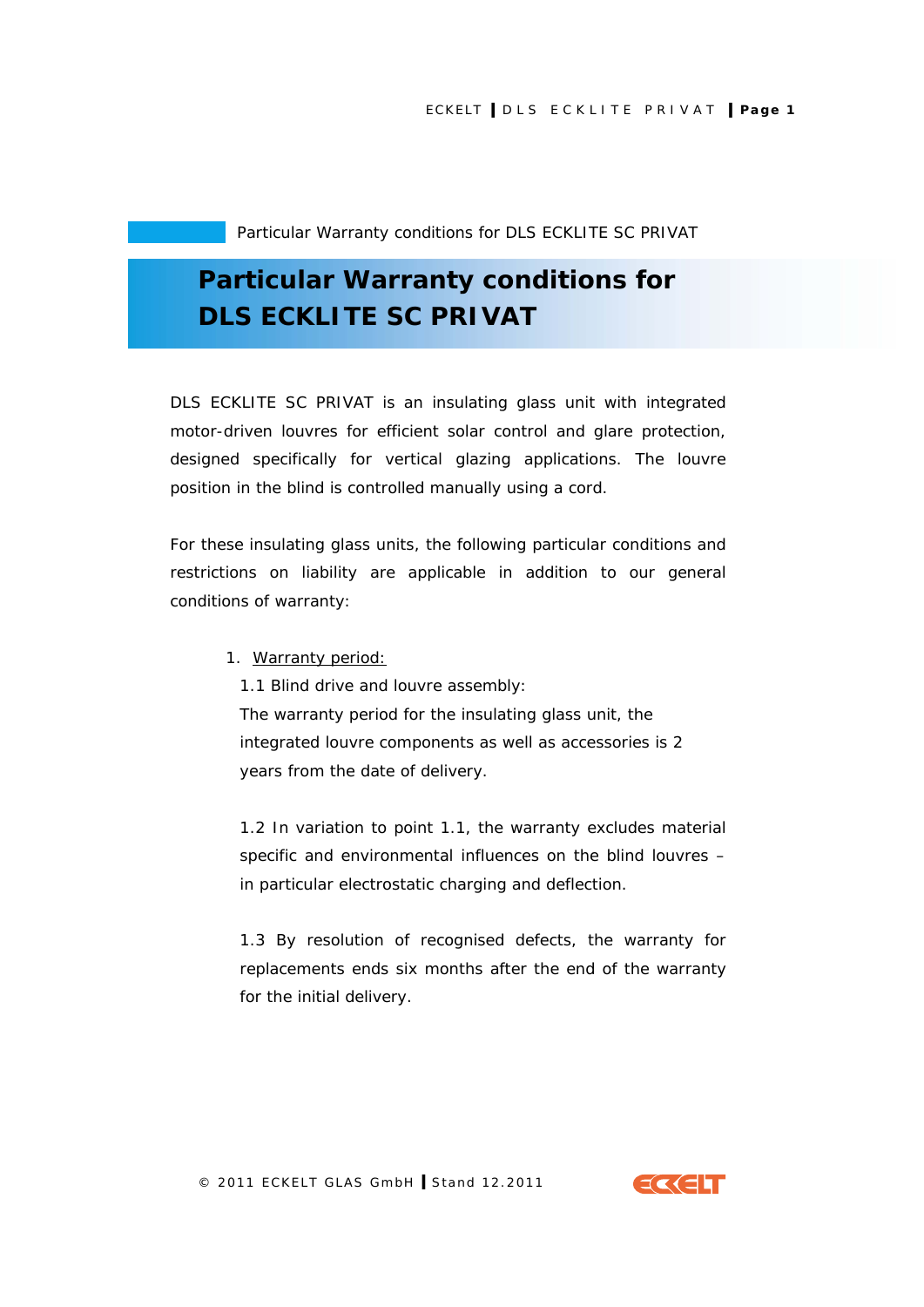2. Claims:

2.1 All claims against this warranty are to be made known within 14 days of delivery or, with latent defects immediately after discovery. All claims are to be given in writing with an exact description inclusive with the blind check protocol and reference numbers.

2.2 Any other warranty claim can only be asserted after full payment for the products and services have been made.

3. Claim scope:

3.1 For defects which are proven to be our responsibility, we reserve the right of choice to repair, replace or provide a discount.

3.2 Replacement units are provided ex-works. Claims over and above this in our warranty (delivery / installation costs) are excluded, so long as no intentional or gross negligence is proven. Liability for unforeseeable damage is also excluded.



© 2011 ECKELT GLAS GmbH **I** Stand 12.2011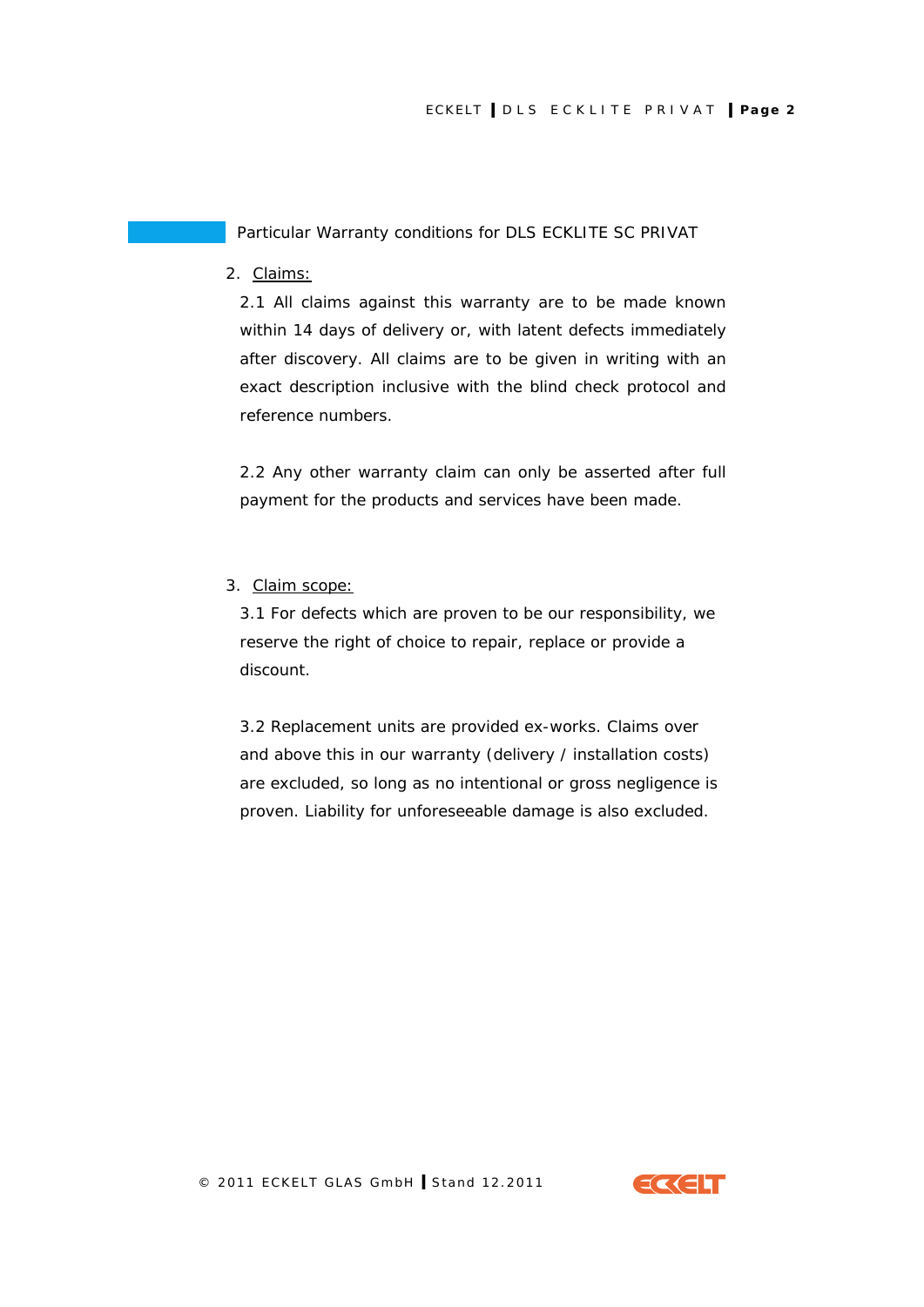## 4. Particular conditions:

4.1 All claims are declared invalid should incorrect glazing or handling guidelines as well as connection, storage or operation for DLS ECKLITE not be followed.

4.2 All warranty claims with respect to the function of the blinds are excluded should a defect result from incorrect operation such as sharp tugging on the cord or operation when the cord is pulled at extreme angles.

End users are to be advised by the installer.

4.3 All warranty claims with respect to the function of the blind are only considered valid when PRIOR to installation of the units (with adherence to the period in point 2), a complete operational performance test "Final Control" has been carried out and returned to Eckelt within 14 days of delivery.

4.4 Substantiation of claims is the responsibility of the customer.